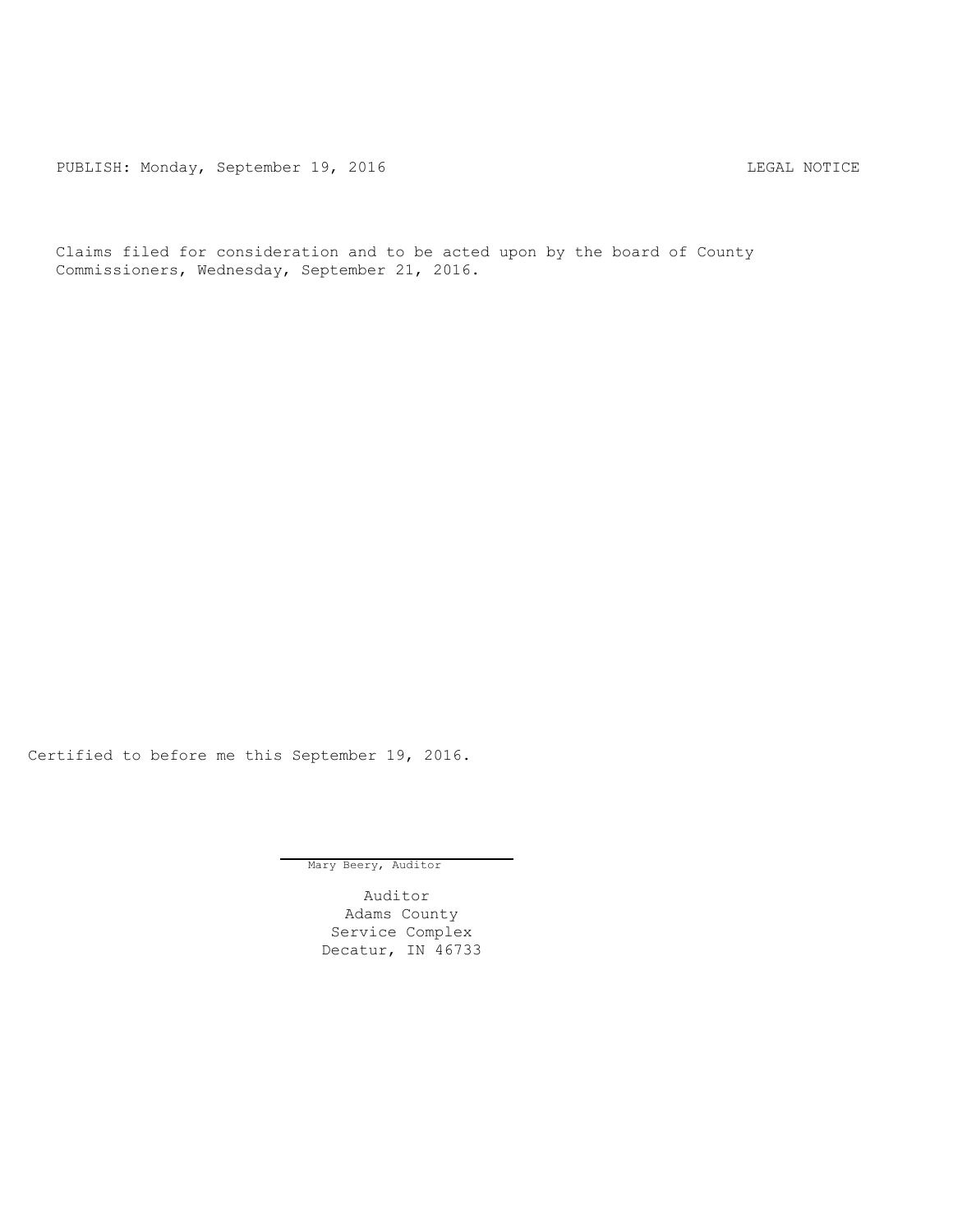

## **Claims Docket for Newspaper Adams County, Indiana**

## For Period: **8/24/2016** to **9/6/2016**

*313 W. Jefferson St. Decatur, IN 46733 (219) 724-2600*

## Date Claims to be Paid: **9/21/2016**

| <b>Vendor</b>                  | Amount    | <b>Vendor</b>                         | Amount    |
|--------------------------------|-----------|---------------------------------------|-----------|
| Adams Memorial Hospital        | 499.30    | Adams County Solid Waste              | 130.90    |
| Appraisal Research Corporation | 6,697.23  | Berne Ready Mix                       | 63.00     |
| <b>Berne Witness</b>           | 39.90     | Suburban Propane LP                   | 148.50    |
| <b>BSN</b> Sports Inc          | 828.92    | <b>Charles Bowers</b>                 | 2,333.33  |
| Chet's Pest Control            | 120.00    | City Of Decatur                       | 4,133.34  |
| Decatur True Value             | 24.29     | <b>Complete Printing Service</b>      | 482.00    |
| Decatur Daily Democrat         | 420.01    | Gordon Food Service                   | 2,945.57  |
| Graybar                        | 927.31    | Haggard-Sefton & Hirschy Funeral Home | 400.00    |
| Hilty Engine Service           | 103.48    | Innovative Concepts                   | 595.00    |
| Kiess Electric                 | 543.20    | Lehman Feed Mill                      | 817.00    |
| Mind's Eye Graphics            | 73.63     | Monroe Trophy                         | 15.00     |
| National Oil And Gas           | 185.33    | Quill Corporation                     | 100.23    |
| Roto-Rooter                    | 200.00    | Sherwin-Williams                      | 33.98     |
| Sport Form                     | 5,463.00  | Stone-Street Quarries, Inc.           | 4,497.01  |
| Ideal Office Source            | 660.32    | Top Supply Company LLP                | 101.70    |
| Treasurer of Adams County      | 200.15    | <b>Ulman's Carpet Cleaners</b>        | 300.20    |
| Wemhoff Land Surveying, Inc    | 1,625.00  | Miller, Burry & Brown, P.C.           | 916.91    |
| Mitchell W. Hicks              | 648.00    | Imi Irving Material, Inc.             | 10,137.28 |
| Chris Krull                    | 63.76     | Purdue University                     | 446.16    |
| Bluhm & Reber                  | 125.00    | Waste Management                      | 411.29    |
| Pioneer Mfg. Co.               | 1,050.00  | Hi-Way Service, Inc.                  | 42.72     |
| Don Myers Plumbing             | 402.67    | B & K Hydraulics LLC                  | 65.00     |
| Judy Faurote                   | 500.00    | Summit City Reporting, Inc.           | 360.46    |
| Sam's Engine Clinic            | 33.70     | Adams County Clerk                    | 616.00    |
| Matthew Bender                 | 216.24    | Kristina Nichols                      | 45.32     |
| LuAnn K. Rehm                  | 59.47     | Harvest Land Co-op                    | 651.91    |
| Direct Supply                  | 230.64    | Koorsen Fire and Security, Inc.       | 208.00    |
| Wal-Mart                       | 369.51    | Rothberg Logan Warsco LLP             | 14,429.27 |
| <b>Fastenal Company</b>        | 67.73     | Professional Food Equipment & Service | 140.00    |
| Troyer's Market LLC            | 3,323.40  | Tourkow, Crell, Roenblatt, & Johnston | 112.00    |
| Kendall Electric, Inc.         | 13.61     | <b>Uricks Trucking</b>                | 1,474.00  |
| Grainger                       | 31.77     | <b>HPS LLC</b>                        | 975.00    |
| Alpine Falls, Inc.             | 29.46     | Forms Management Group, Inc.          | 716.58    |
| Deborah A. Schantz             | 248.55    | <b>Stationair's Express</b>           | 871.34    |
| Landon Patterson               | 1,603.78  | Jeff L. Sheets                        | 269.10    |
| Rex M. Moore                   | 115.28    | Personal Touch Specialities & Gifts   | 234.55    |
| Microvote General Corporation  | 82.68     | FlexPAC                               | 864.00    |
| RICOH USA, INC.                | 2,091.08  | Commonwealth Engineers, Inc.          | 14,280.50 |
| Decatur Ace Hardware           | 690.48    | Havel                                 | 246.00    |
| K-Tech Specialty Coatings Inc. | 26,131.21 | First Response                        | 97.83     |
| O'Reilly Auto Parts            | 83.82     | Purdue CES Education Fund             | 17.24     |
| Kent A Hart                    | 269.10    | Central Customer Charges              | 437.90    |
| Jerandan Portable Toilets      | 327.80    | 3M Electronic Monitoring              | 14,330.20 |
| James J. Voglewede, Jr.        | 120.83    | U. S. Postal Service                  | 1,075.75  |
| Frontier                       | 147.03    | Indiana Archives & Records Admin      | 123.97    |
| Troyer Brothers, Inc.          | 70.26     | Newegg Business                       | 1,136.98  |
| AccessLine Communications      | 206.03    | <b>Watch Communications</b>           | 3,315.01  |
|                                |           | Kristina A. Nichols/Cans for CoPays   |           |
| U.S. Aggregates Inc.           | 9,313.33  |                                       | 19.36     |